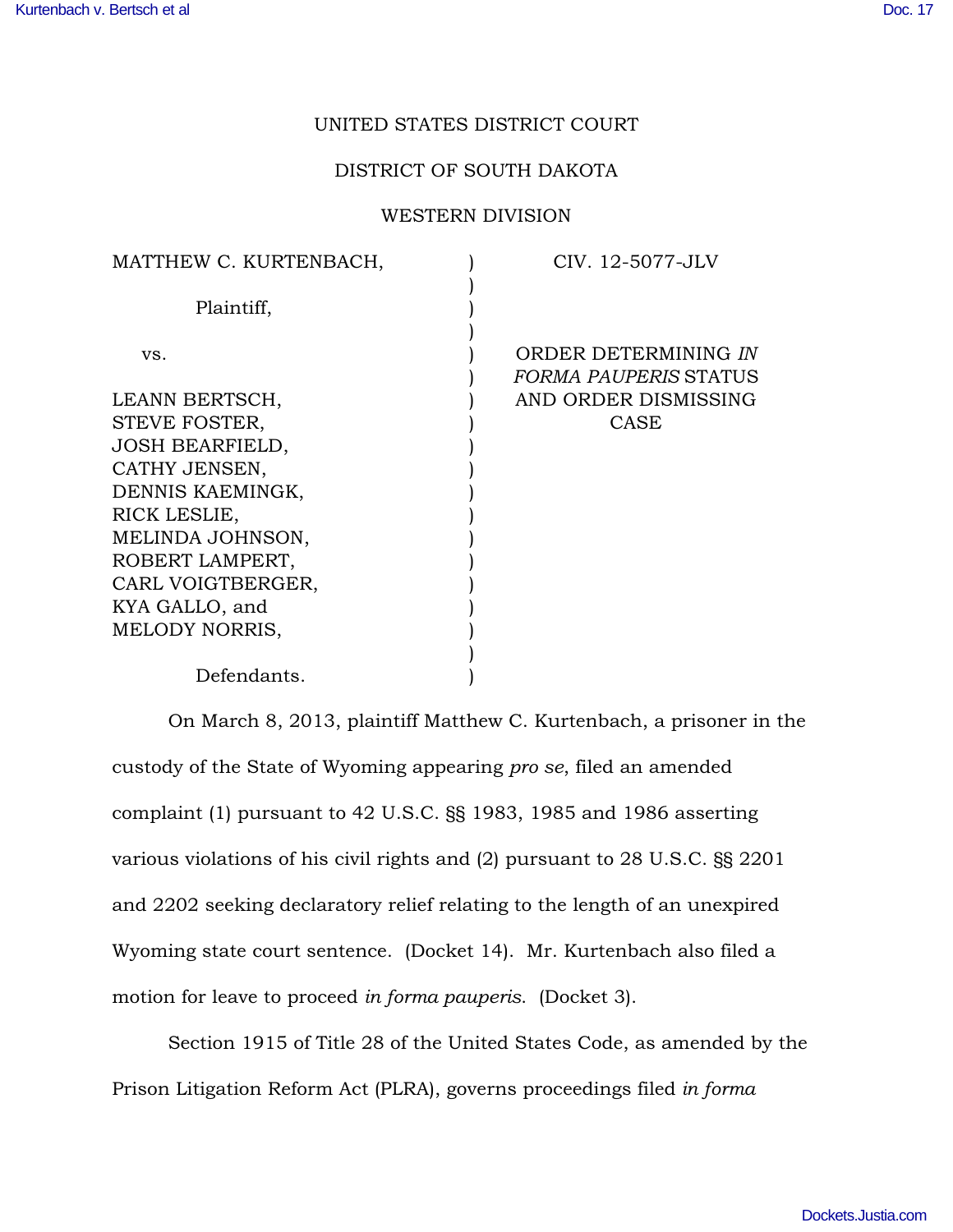*pauperis*. When a prisoner files a civil action *in forma pauperis*, the PLRA requires a prisoner to pay an initial partial filing fee when possible. See 28 U.S.C. § 1915(b)(1). The initial partial filing fee is calculated according to 28 U.S.C. § 1915(b)(1), which requires a payment of 20 percent of the greater of:

- (A) the average monthly deposits to the prisoner's account; or
- (B) the average monthly balance in the prisoner's account for the 6-month period immediately preceding the filing of the complaint or notice of appeal.

Id. In support of his motion, Mr. Kurtenbach provided a copy of his prisoner trust account report signed by an authorized prison official.

(Docket 4). In his motion, Mr. Kurtenbach declares he has no assets or income of any kind and has existing financial obligations for three minor children which are not being paid at this time because of his incarceration. Based on these representations, the court finds Mr. Kurtenbach is indigent and qualifies for *in forma pauperis* status. This finding does not discharge the \$350 filing fee, but rather allows a prisoner the opportunity to pay the filing fee in installments. See 28 U.S.C. § 1915(b) ("[I]f a prisoner brings a civil action or files an appeal in forma pauperis, the prisoner shall be required to pay the full amount of the filing fee.").

Under 28 U.S.C. §§ 1915(e)(2)(B) and 1915A, the court must review a complaint and identify cognizable claims or dismiss the complaint if it is

2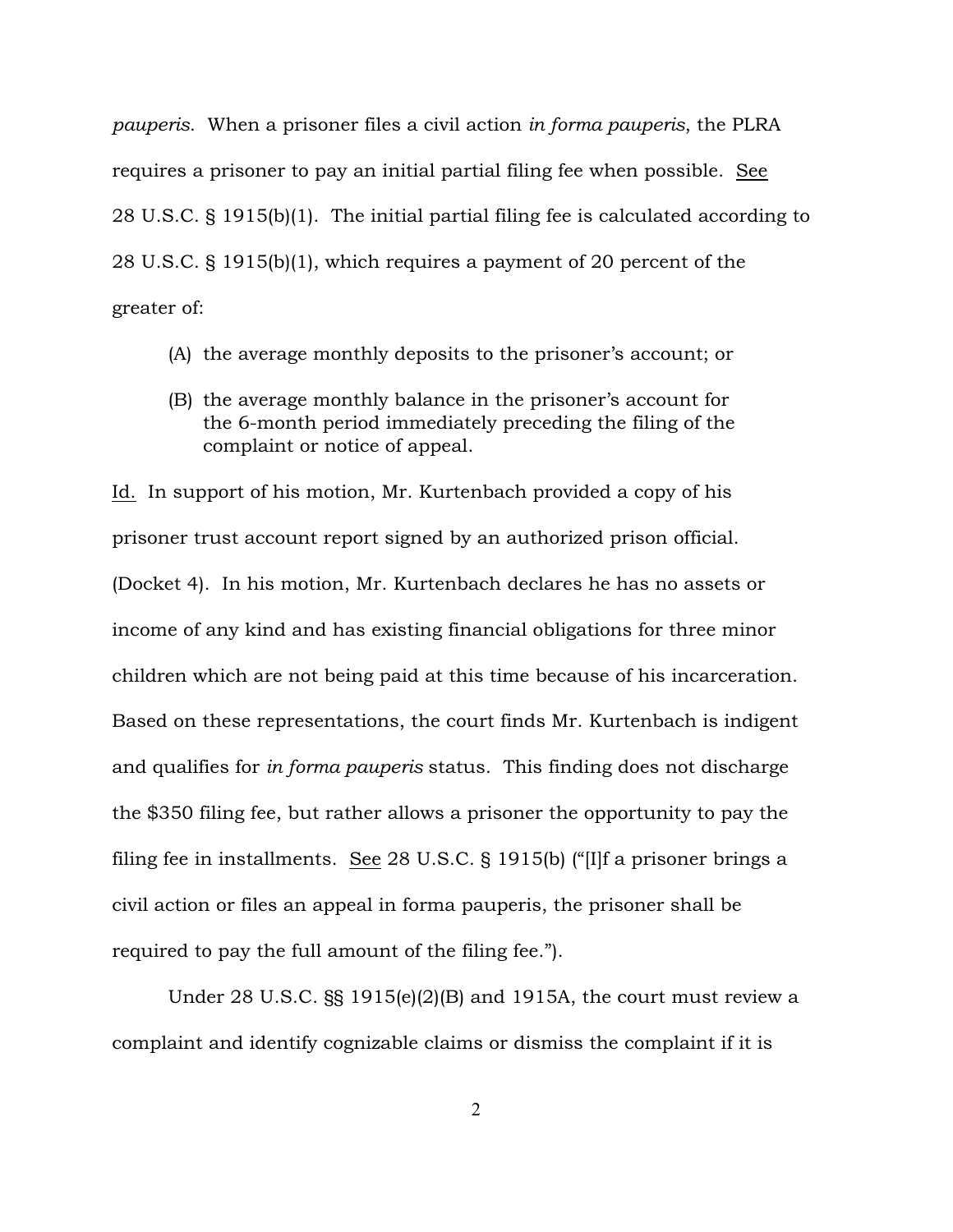frivolous, malicious, or fails to state a claim upon which relief may be granted. This screening process "applies to all civil complaints filed by [a] prisoner[], regardless of payment of [the] filing fee." Lewis v. Estes, 242 F.3d 375 \*1 (8th Cir. 2000) (unpublished) (citing Carr v. Dvorin, 171 F.3d 115, 116 (2d Cir. 1999). "[A] complaint, containing as it does both factual allegations and legal conclusions, is frivolous where it lacks an arguable basis either in law or in fact. . . . § 1915(d)'s term 'frivolous,' when applied to a complaint, embraces not only the inarguable legal conclusion, but also the fanciful factual allegation." Neitzke v. Williams, 490 U.S. 319, 325 (1989). A complaint fails to state a claim upon which relief can be granted under § 1915(e) "if construing the allegations in the light most favorable to the plaintiff it appears beyond doubt that the plaintiff cannot prove any set of facts which would entitle him to relief." Goodroad v. Bloomberg, 129 F.3d 121 at \*1 (8th Cir. 1997) (unpublished table opinion).

"In general, exhaustion of state remedies 'is *not* a prerequisite to an action under  $\S 1983$ ,'... even an action by a state prisoner ...." Heck v. Humphrey, 512 U.S. 477, 480 (1994) (citing Patsy v. Board of Regents of Florida., 457 U.S. 496, 501 & 509 (1982) (emphasis in original). However, a habeas corpus proceeding brought pursuant to 28 U.S.C. § 2254 "is the exclusive remedy for a state prisoner who challenges the . . . duration of his confinement and seeks immediate or speedier release, even though such a

3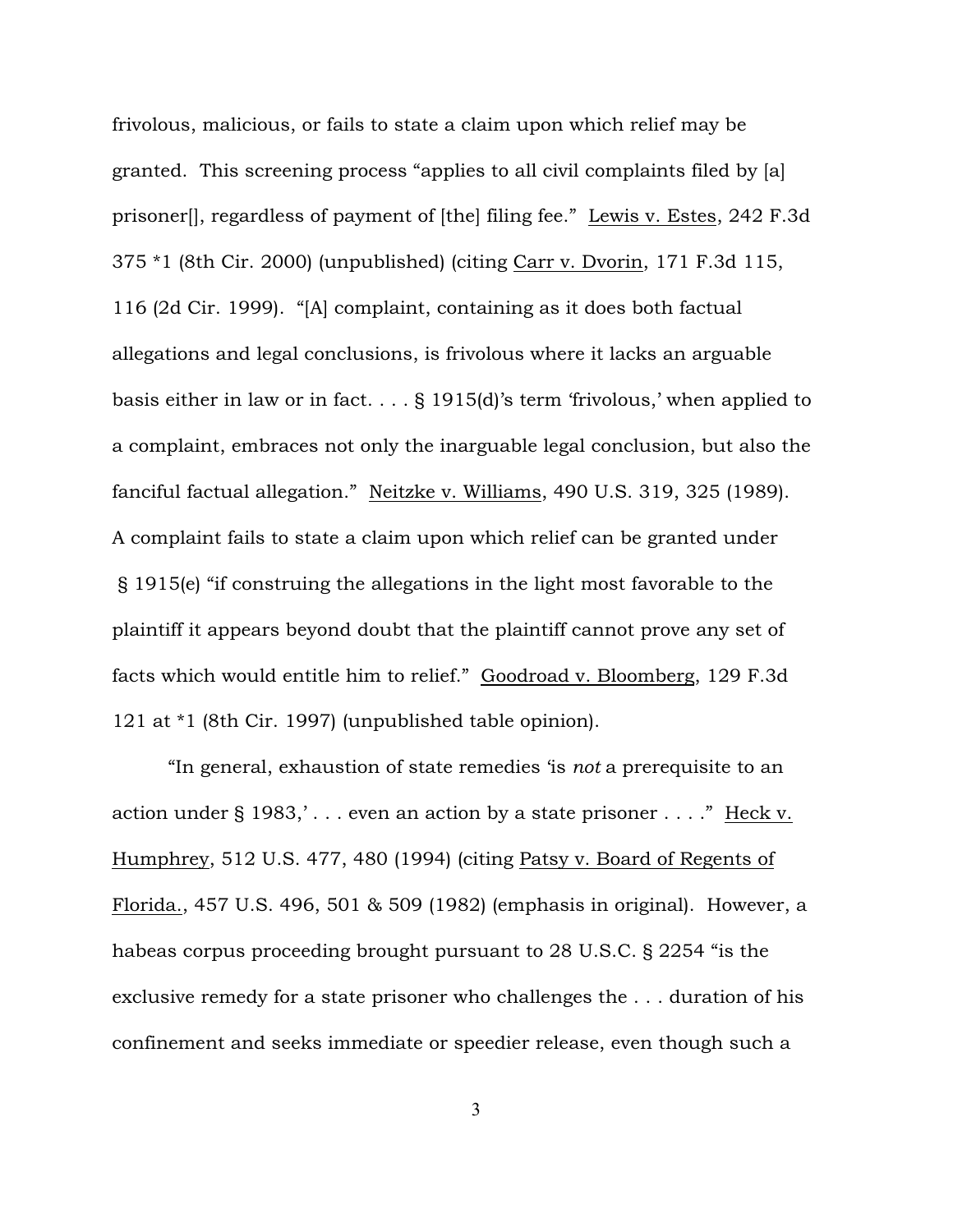claim may come within the literal terms of § 1983." Id. at 481 (citing Preiser

v. Rodriguez, 411 U.S. 475, 488-90 (1973)). "Preiser did *not* create an

exception to the 'no exhaustion' rule of § 1983; it merely held that certain

claims by state prisoners are not *cognizable* under that provision, and must

be brought in habeas corpus proceedings, which do contain an exhaustion

requirement." Id. (emphasis in original). In Heck, the court held:

[I]n order to recover damages for allegedly unconstitutional . . . imprisonment  $\ldots$  a § 1983 plaintiff must prove that the  $\ldots$ sentence has been reversed on direct appeal, expunged by executive order, declared invalid by a state tribunal authorized to make such determination, or called into question by a federal court's issuance of a writ of habeas corpus . . . . A claim for damages bearing that relationship to a . . . sentence that has *not* been so invalidated is not cognizable under § 1983. Thus, when a state prisoner seeks damages in a § 1983 suit, the district court must consider whether a judgment in favor of the plaintiff would necessarily imply the invalidity of his . . . sentence; if it would, the complaint must be dismissed unless the plaintiff can demonstrate that the . . . sentence has already been invalidated.

Id. at 486-87 (referencing 28 U.S.C. § 2254) (emphasis in original).

By his complaint, Mr. Kurtenbach asserts he sought relief regarding the consecutive-concurrent sentence issue (which is the crux of his complaint) before the Wyoming Medium Correctional Facility as a grievance, but the facility concluded his claim was not a grievable issue. (Docket 1 at p. 13). However, there is no assertion that he sought relief and prevailed on the sentencing issue before the United States District Court for the District of Wyoming which imposed the original sentence, from the Wyoming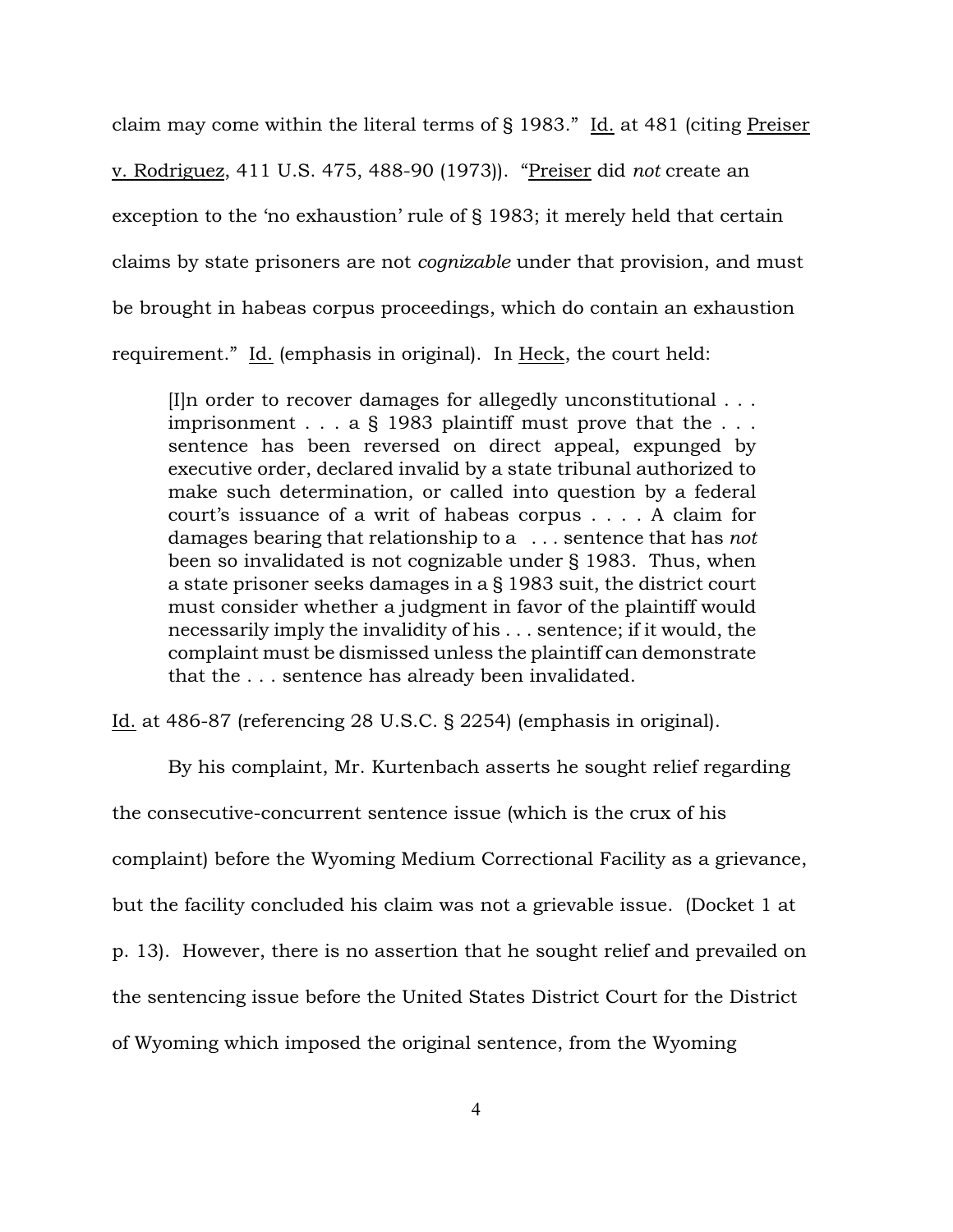Supreme Court on direct appeal, or by habeas corpus relief from the same district court. Despite failing to exhaust these remedies regarding the length of his Wyoming sentence, Mr. Kurtenback in the present action seeks money damages for his "incarceration beyond February 22, 2013 (the date that all of his sentences should have expired)." Id. at p. 16. "The plain language of the complaint demonstrates [Mr. Kurtenbach] is challenging the duration of his confinement, i.e., if he were to prevail in his section 1983 suit, the result would necessarily imply the invalidity of his continued confinement." Schafer v. Moore, 46 F.3d 43, 45 (8th Cir. 1995).

The United States Supreme Court has made clear "[w]e do not engraft an exhaustion requirement upon § 1983, but rather deny the existence of a cause of action. Even a prisoner who has fully exhausted available state remedies has no cause of action under § 1983 unless and until the . . . sentence is reversed, expunged, invalidated, or impugned by the grant of a writ of habeas corpus." Heck, 512 U.S. at 489. Dismissal of the complaint without prejudice for failure to state a claim is the only proper result. Heck, 512 U.S. at 489; see also Schafer, 46 F.3d at 45 ("under Heck, 42 U.S.C. § 1983 [is] unavailable for claims of unconstitutional deprivations of good time credits . . . . dismissal to be without prejudice so that Shafer can refile his complaint should he succeed in challenging the legality of his continued confinement through appropriate state or federal remedies . . . .");

5